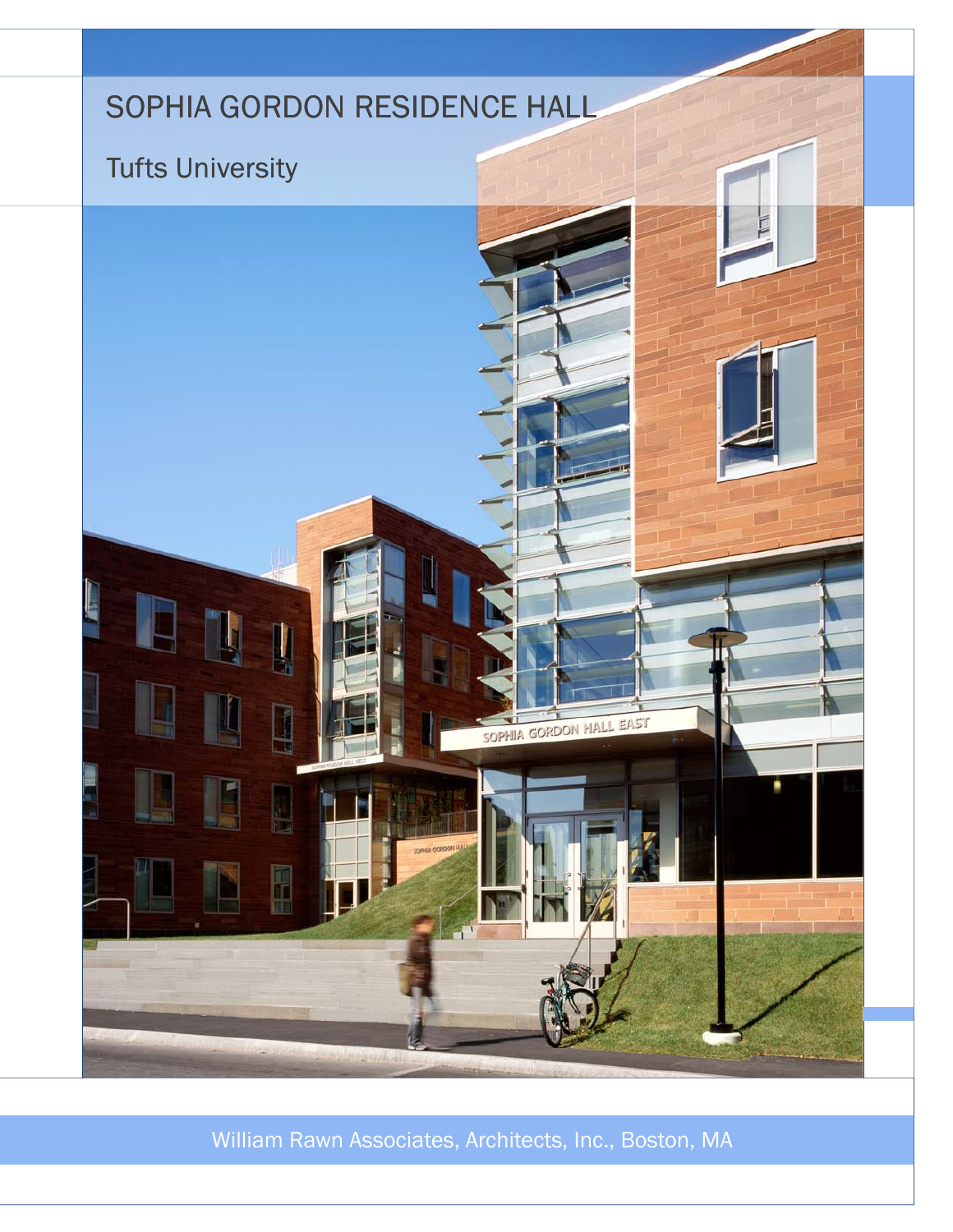## Sophia Gordon Residence Hall | Tufts University





Working within the guidelines of WRA's Master Plan, Sophia Gordon Hall creates a new link between the uphill and downhill campus.

### HONORS AND AWARDS

| 2008 | Honor Award for Housing Design,           |
|------|-------------------------------------------|
|      | <b>Boston Society of Architects</b>       |
| 2007 | Merit Award, New England Chapter, AIA     |
| 2007 | Honor Award, Boston Society of Architects |

- 2007 Citation for Sustainable Design, Boston Society of Architects
- 2007 Higher Education Facilities Design Award, Boston Society of Architects





Located on the ground floor of this new residence hall, the flexible theater provides a new campus destination for mixing academic and residential life.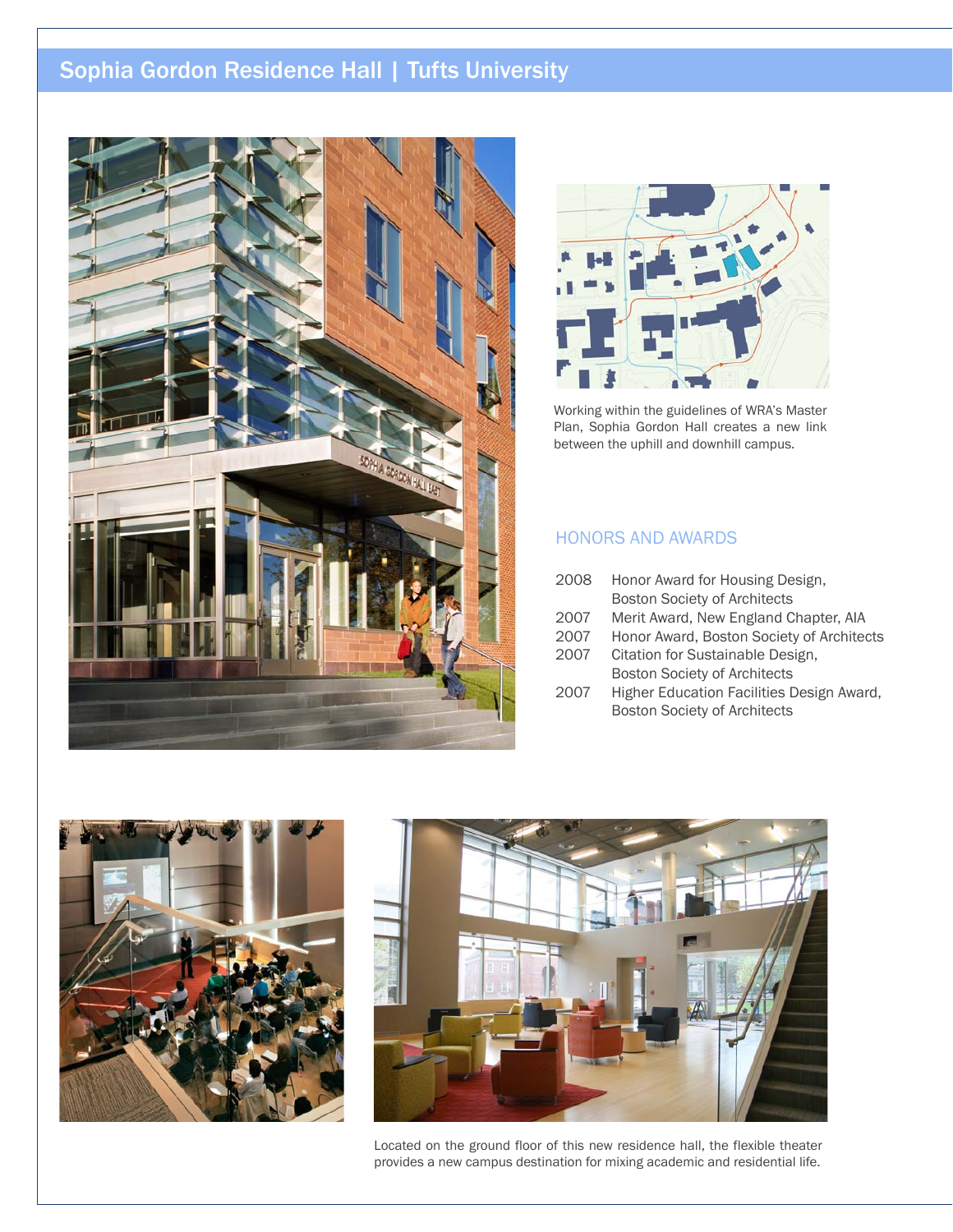

Sophia Gordon Hall defines a major new campus path connecting the upper and lower campus.

Sophia Gordon Hall, Tufts' first "green" residence hall is the first new building realized in coordination with the Campus Master Plan. The building will house 126 upper-class students in single bedrooms within 4 and 6 person apartments.

- Integrate Sophia Gordon Hall Into Campus Community: The building's two wings are organized around a new monumental stairway connecting Talbot Avenue to Professors Row.
- Green Residence Hall: Integrating stringent sustainable goals, the building is Tufts' first to receive a LEED Gold Certification.
- Heightened Sense of Community: Inside, wide corridors, strategic location of entries and stairs and common lounges foster enhanced interaction among students.
- Flexible Theatre and Commons Encourage Social Life: A shared campus-wide theatre/commons space on the ground floor provides a fully equipped facility for lectures, social gatherings, film presentations and small performances.